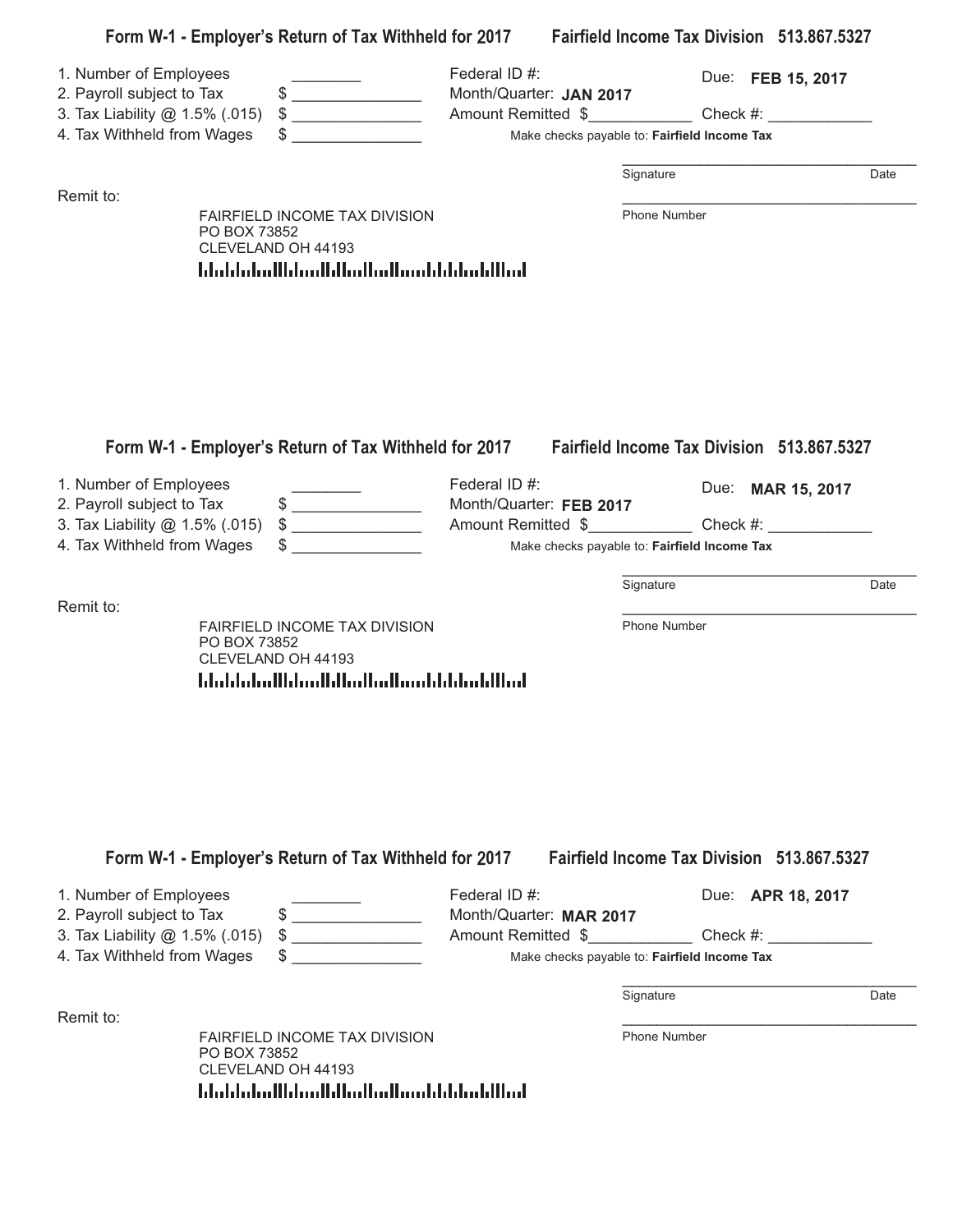|                                |                                                                                      |                         | Form W-1 - Employer's Return of Tax Withheld for 2017 Fairfield Income Tax Division 513.867.5327 |      |
|--------------------------------|--------------------------------------------------------------------------------------|-------------------------|--------------------------------------------------------------------------------------------------|------|
| 1. Number of Employees         |                                                                                      | Federal ID #:           | Due: MAY 16, 2017                                                                                |      |
| 2. Payroll subject to Tax      | $\qquad \qquad \, \texttt{\$} \textcolor{red}{\overbrace{ \texttt{\_}} \texttt{\_}}$ | Month/Quarter: APR 2017 |                                                                                                  |      |
| 3. Tax Liability @ 1.5% (.015) | $\begin{array}{c} \updownarrow \\ \downarrow \end{array}$                            |                         |                                                                                                  |      |
| 4. Tax Withheld from Wages     |                                                                                      |                         | Make checks payable to: Fairfield Income Tax                                                     |      |
|                                |                                                                                      |                         | Signature                                                                                        | Date |
| Remit to:                      | <b>FAIRFIELD INCOME TAX DIVISION</b>                                                 |                         | <b>Phone Number</b>                                                                              |      |
|                                | PO BOX 73852                                                                         |                         |                                                                                                  |      |
|                                | CLEVELAND OH 44193                                                                   |                         |                                                                                                  |      |
|                                | المطالبا بمليانا بالمستلمط المتابا المساوا المتابطان المليا                          |                         |                                                                                                  |      |
|                                |                                                                                      |                         |                                                                                                  |      |
|                                |                                                                                      |                         |                                                                                                  |      |
|                                |                                                                                      |                         |                                                                                                  |      |
|                                |                                                                                      |                         |                                                                                                  |      |
|                                | Form W-1 - Employer's Return of Tax Withheld for 2017                                |                         | <b>Fairfield Income Tax Division 513.867.5327</b>                                                |      |
| 1. Number of Employees         |                                                                                      | Federal ID #:           | Due: JUN 15, 2017                                                                                |      |
| 2. Payroll subject to Tax      | $\qquad \qquad \bullet$                                                              | Month/Quarter: MAY 2017 |                                                                                                  |      |
| 3. Tax Liability @ 1.5% (.015) | $\frac{1}{2}$                                                                        |                         |                                                                                                  |      |
| 4. Tax Withheld from Wages     |                                                                                      |                         | Make checks payable to: Fairfield Income Tax                                                     |      |
| Remit to:                      |                                                                                      |                         | Signature                                                                                        | Date |
|                                | FAIRFIELD INCOME TAX DIVISION                                                        |                         | Phone Number                                                                                     |      |
|                                | PO BOX 73852<br>CLEVELAND OH 44193                                                   |                         |                                                                                                  |      |
|                                | المالليا بمايا بالمستالس الماليا استلمانا المامانا                                   |                         |                                                                                                  |      |
|                                |                                                                                      |                         |                                                                                                  |      |
|                                |                                                                                      |                         |                                                                                                  |      |
|                                |                                                                                      |                         |                                                                                                  |      |
|                                |                                                                                      |                         |                                                                                                  |      |
|                                |                                                                                      |                         |                                                                                                  |      |
|                                |                                                                                      |                         |                                                                                                  |      |
|                                | Form W-1 - Employer's Return of Tax Withheld for 2017                                |                         | <b>Fairfield Income Tax Division 513,867,5327</b>                                                |      |
|                                |                                                                                      |                         |                                                                                                  |      |
| 1. Number of Employees         |                                                                                      | Federal ID #:           | Due: JUL 15, 2017                                                                                |      |
| 2. Payroll subject to Tax      | $\frac{1}{2}$                                                                        | Month/Quarter: JUN 2017 |                                                                                                  |      |
| 3. Tax Liability @ 1.5% (.015) |                                                                                      |                         | Amount Remitted \$ Check #:                                                                      |      |
| 4. Tax Withheld from Wages     |                                                                                      |                         | Make checks payable to: Fairfield Income Tax                                                     |      |
|                                |                                                                                      |                         | Signature                                                                                        | Date |
| Remit to:                      |                                                                                      |                         |                                                                                                  |      |
|                                | FAIRFIELD INCOME TAX DIVISION<br>PO BOX 73852                                        |                         | Phone Number                                                                                     |      |

CLEVELAND OH 44193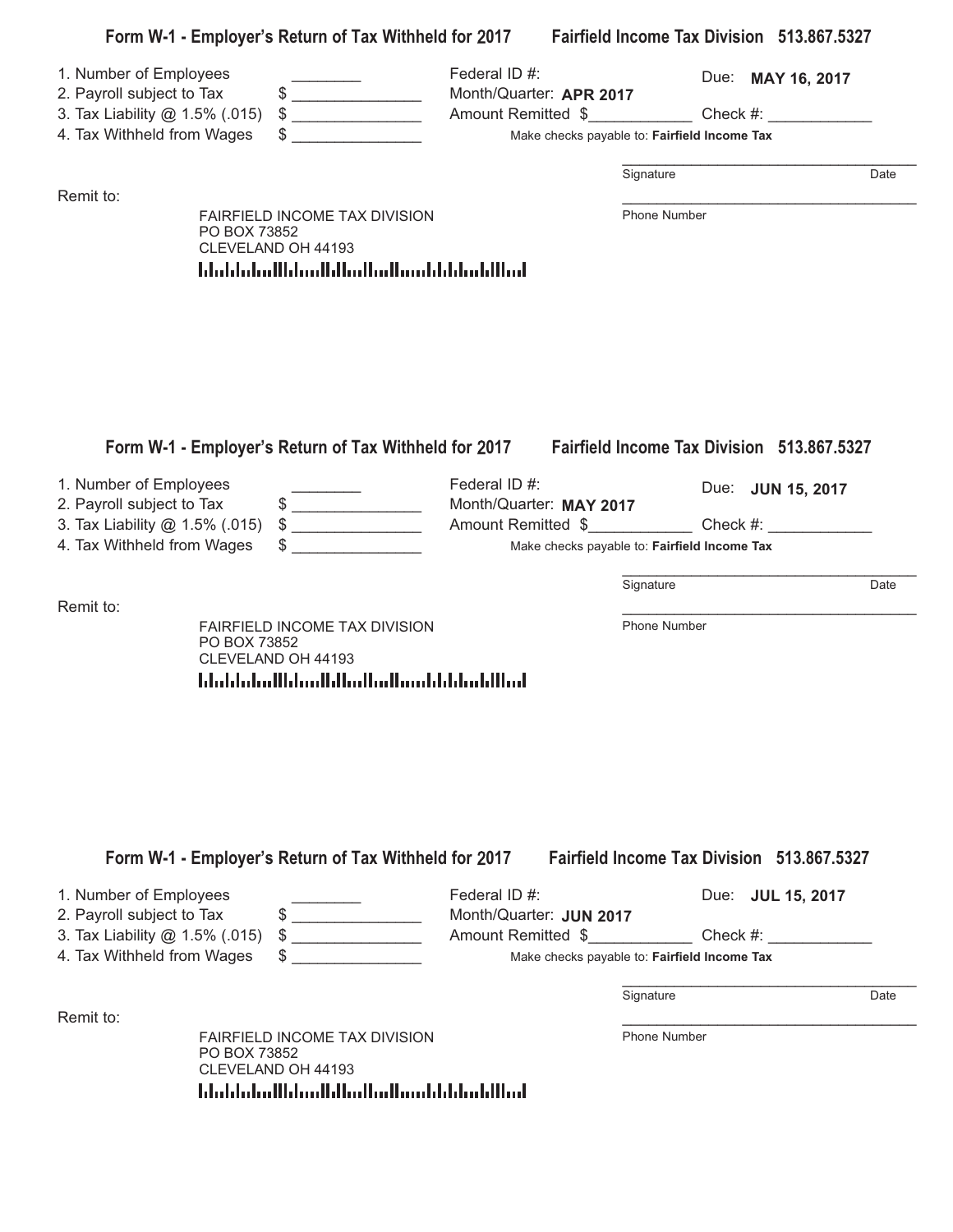|                                                                                                                     | Form W-1 - Employer's Return of Tax Withheld for 2017 Fairfield Income Tax Division 513.867.5327                                                                                                                                                                                                                                                                    |                                                                                                                         |                     |                                                                        |      |
|---------------------------------------------------------------------------------------------------------------------|---------------------------------------------------------------------------------------------------------------------------------------------------------------------------------------------------------------------------------------------------------------------------------------------------------------------------------------------------------------------|-------------------------------------------------------------------------------------------------------------------------|---------------------|------------------------------------------------------------------------|------|
| 1. Number of Employees<br>2. Payroll subject to Tax<br>3. Tax Liability @ 1.5% (.015)<br>4. Tax Withheld from Wages | $\qquad \qquad \, \texttt{\$} \textcolor{red}{\overbrace{ \texttt{\_}} \texttt{\_}}$<br>$\begin{array}{c} \updownarrow \\ \downarrow \end{array}$                                                                                                                                                                                                                   | Federal ID #:<br>Month/Quarter: JUL 2017<br>Amount Remitted \$ Check #:<br>Make checks payable to: Fairfield Income Tax | Signature           | Due: AUG 15, 2017                                                      | Date |
| Remit to:                                                                                                           |                                                                                                                                                                                                                                                                                                                                                                     |                                                                                                                         |                     |                                                                        |      |
| PO BOX 73852                                                                                                        | FAIRFIELD INCOME TAX DIVISION<br>CLEVELAND OH 44193<br>المالليلميانا بالمسالسا الماليان بالاساء المامليا                                                                                                                                                                                                                                                            |                                                                                                                         | <b>Phone Number</b> |                                                                        |      |
| 1. Number of Employees                                                                                              | Form W-1 - Employer's Return of Tax Withheld for 2017                                                                                                                                                                                                                                                                                                               | Federal ID #:                                                                                                           |                     | <b>Fairfield Income Tax Division 513,867,5327</b><br>Due: SEP 15, 2017 |      |
| 2. Payroll subject to Tax<br>3. Tax Liability @ 1.5% (.015)                                                         | $\qquad \qquad \, \texttt{\$} \textcolor{red}{\overbrace{ \texttt{\_}} \texttt{\_}}$<br>$\frac{1}{2}$                                                                                                                                                                                                                                                               | Month/Quarter: AUG 2017                                                                                                 |                     |                                                                        |      |
| 4. Tax Withheld from Wages                                                                                          |                                                                                                                                                                                                                                                                                                                                                                     | Make checks payable to: Fairfield Income Tax                                                                            |                     |                                                                        |      |
|                                                                                                                     |                                                                                                                                                                                                                                                                                                                                                                     |                                                                                                                         |                     |                                                                        |      |
| Remit to:                                                                                                           |                                                                                                                                                                                                                                                                                                                                                                     |                                                                                                                         | Signature           |                                                                        | Date |
| PO BOX 73852                                                                                                        | FAIRFIELD INCOME TAX DIVISION<br>CLEVELAND OH 44193<br>المالليان بالبارات بمالم الماليان بالماتان بابتانا المائيليا                                                                                                                                                                                                                                                 |                                                                                                                         | Phone Number        |                                                                        |      |
|                                                                                                                     | Form W-1 - Employer's Return of Tax Withheld for 2017                                                                                                                                                                                                                                                                                                               |                                                                                                                         |                     | <b>Fairfield Income Tax Division 513,867,5327</b>                      |      |
| 1. Number of Employees<br>2. Payroll subject to Tax                                                                 | $\frac{1}{2}$                                                                                                                                                                                                                                                                                                                                                       | Federal ID #:<br>Month/Quarter: SEP 2017                                                                                |                     | Due: <b>OCT 17, 2017</b>                                               |      |
| 3. Tax Liability @ 1.5% (.015)                                                                                      | $\begin{picture}(20,10) \put(0,0){\vector(1,0){100}} \put(15,0){\vector(1,0){100}} \put(15,0){\vector(1,0){100}} \put(15,0){\vector(1,0){100}} \put(15,0){\vector(1,0){100}} \put(15,0){\vector(1,0){100}} \put(15,0){\vector(1,0){100}} \put(15,0){\vector(1,0){100}} \put(15,0){\vector(1,0){100}} \put(15,0){\vector(1,0){100}} \put(15,0){\vector(1,0){100}} \$ | Amount Remitted \$ Check #:                                                                                             |                     |                                                                        |      |
| 4. Tax Withheld from Wages                                                                                          |                                                                                                                                                                                                                                                                                                                                                                     | Make checks payable to: Fairfield Income Tax                                                                            |                     |                                                                        |      |
|                                                                                                                     |                                                                                                                                                                                                                                                                                                                                                                     |                                                                                                                         | Signature           |                                                                        | Date |
| Remit to:                                                                                                           |                                                                                                                                                                                                                                                                                                                                                                     |                                                                                                                         |                     |                                                                        |      |
| PO BOX 73852                                                                                                        | FAIRFIELD INCOME TAX DIVISION<br>CLEVELAND OH 44193<br>المالليلميانا بالمستالميالماليالمماياالمباملياتيا                                                                                                                                                                                                                                                            |                                                                                                                         | <b>Phone Number</b> |                                                                        |      |